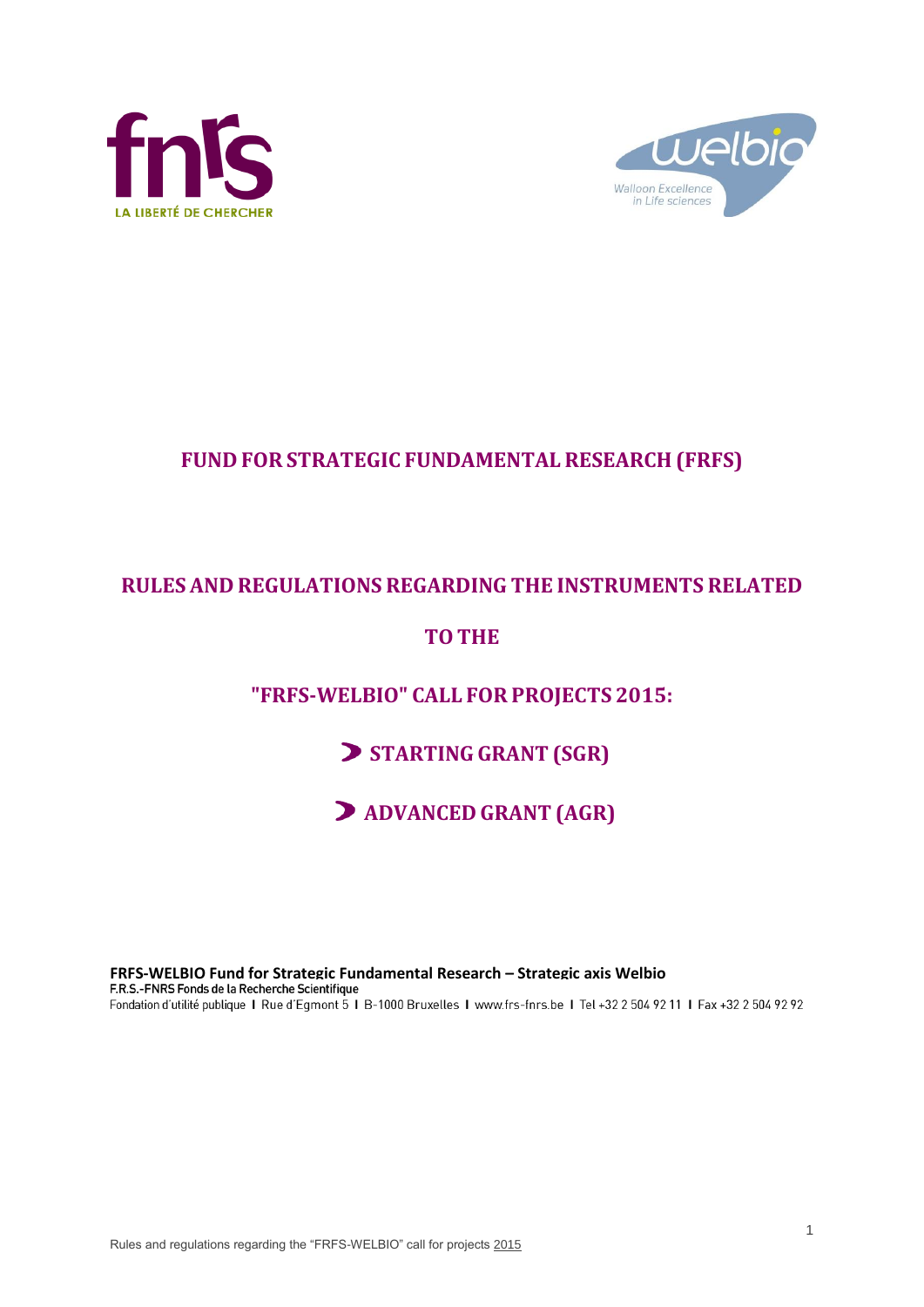# **TABLE OF CONTENTS**

| CHAPTER III: INSTRUMENTS "STARTING GRANT (SRG)" AND "ADVANCED GRANT (ARG)" |
|----------------------------------------------------------------------------|
|                                                                            |
|                                                                            |
|                                                                            |
|                                                                            |
|                                                                            |
|                                                                            |
|                                                                            |
|                                                                            |
|                                                                            |
| CHAPTER IV: EXAMINATION OF THE AGR AND SGR APPLICATIONS  9                 |
|                                                                            |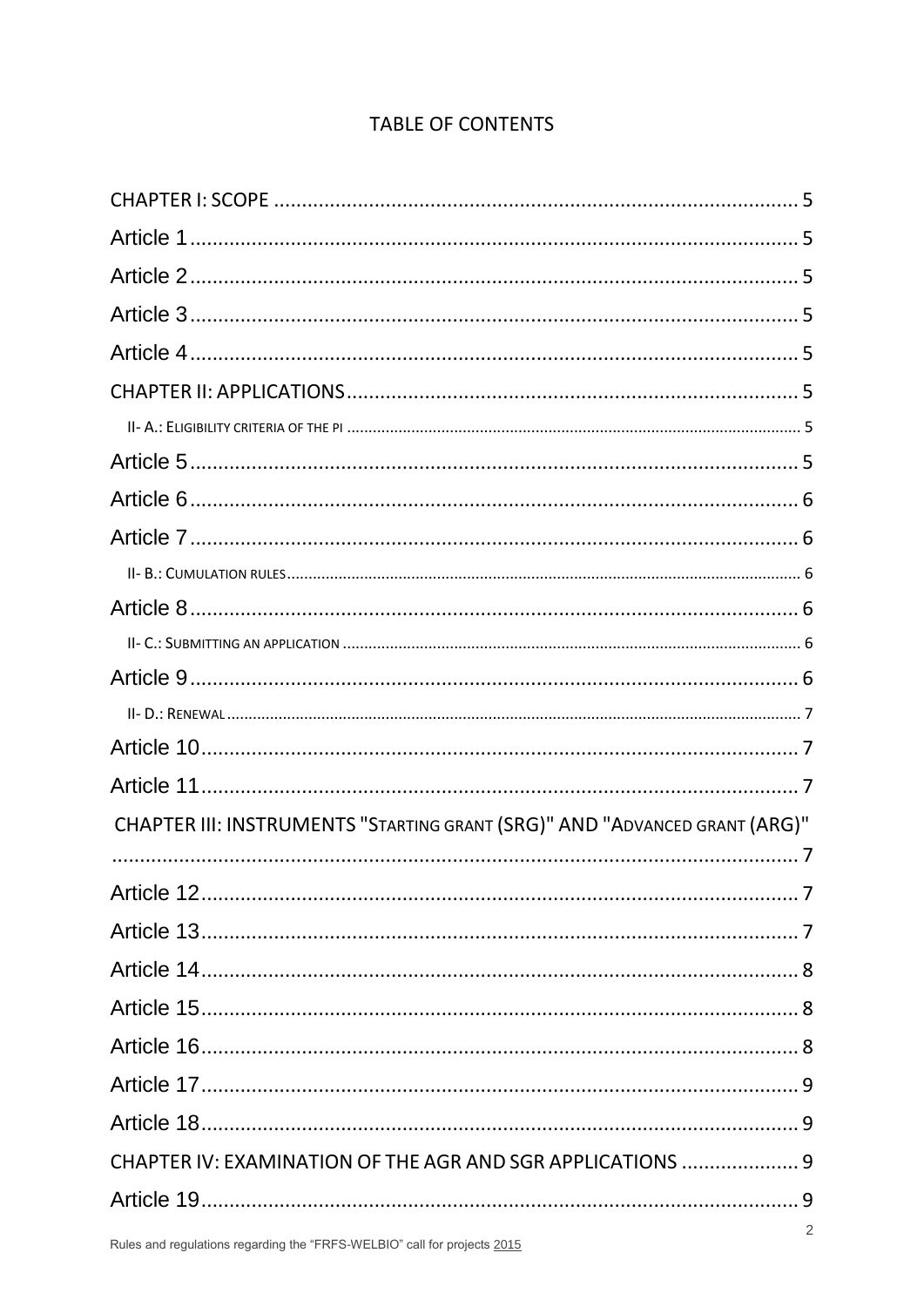| 1.  |  |  |  |
|-----|--|--|--|
| 2.  |  |  |  |
| 3.  |  |  |  |
| 3.1 |  |  |  |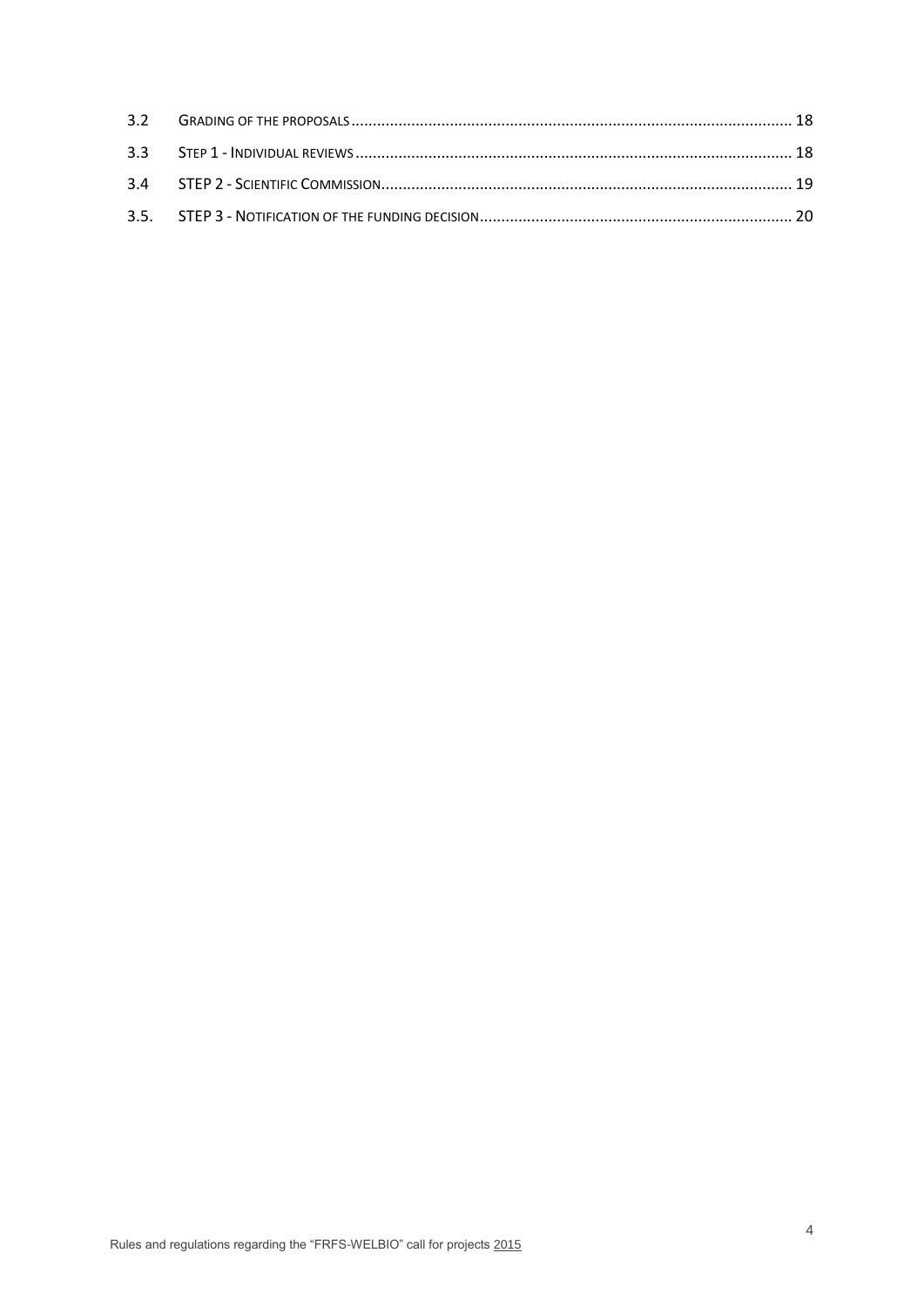## <span id="page-4-0"></span>**CHAPTER I: SCOPE**

#### <span id="page-4-1"></span>Article 1

The Fund for Strategic Fundamental Research (FRFS) is an Associated Fund of the F.R.S.-FNRS which funds the fundamental research of excellence in strategic axis, within the framework of a mission assigned by the Walloon region.

The FRFS-WELBIO is the FRFS strategic axis in life sciences.

The Board of Trustees of the virtual Walloon institute of fundamental research of excellence in life sciences (ASBL WELBIO) constitutes the animation and valorisation platform (PAVA) of the FRFS-WELBIO, named WELBIO.

The hereby rules and regulations shall only apply to instruments giving access to the funding of research programmes lead by team leaders who are assigned as principal investigator (PI).

#### <span id="page-4-2"></span>Article 2

The "FRFS-WELBIO" call for projects enables to request a funding through 2 instruments:

- Starting grant (SGR)
- Advanced grant (AGR)

#### <span id="page-4-3"></span>Article 3

The research programme must be conducted within a university from the French-speaking Community of Belgium that will sign a collaboration convention between the FRFS-WELBIO, WELBIO as well as with the university of the PI.

#### <span id="page-4-4"></span>Article 4

The PI is the person in charge of the scientific responsibility as well as the administrative management of the funded research programme.

According to the collaboration agreement, the PI is also a researcher for WELBIO.

## <span id="page-4-5"></span>**CHAPTER II: APPLICATIONS**

### <span id="page-4-6"></span>**II- A.: ELIGIBILITY CRITERIA OF THE PI**

#### <span id="page-4-7"></span>Article 5

The F.R.S.-FNRS ensures that the eligibility criteria are met on the closing date of validation of the application by the academic authorities (rectors), the PI applicant should be: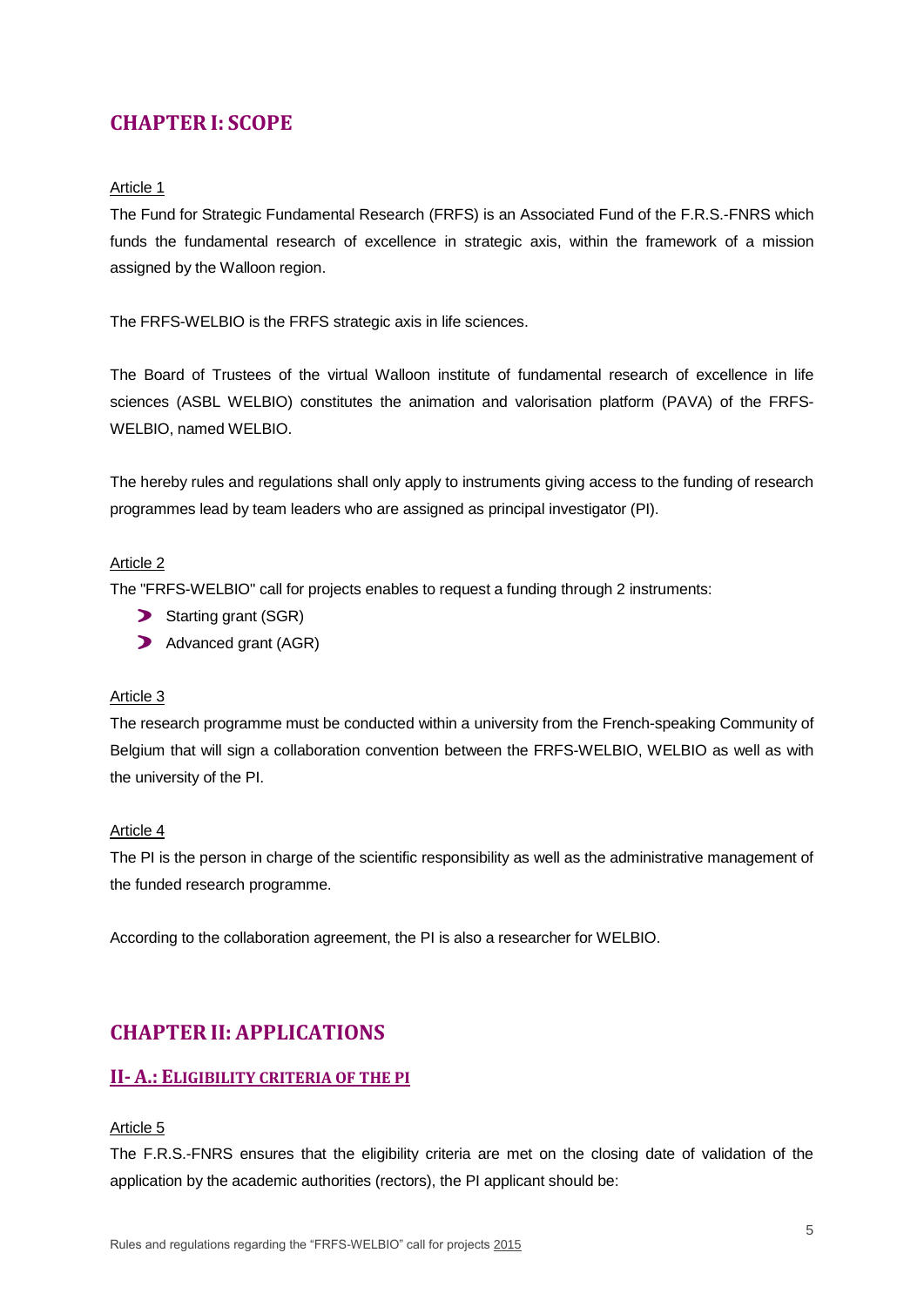- either a Research Associate, a Senior Research Associate or a Research Director of the F.R.S.- FNRS and assuming the function and duties of such position,
- or a researcher holding a permanent position or the like, on probation for instance, but holding a position equivalent to a permanent position in a university of the French-speaking Community of Belgium.

The project falls within scientific areas as provided for by WELBIO.

#### <span id="page-5-0"></span>Article 6

The PI applicant to the "starting grant (SGR)" instrument will be holding a Ph.D. obtained after defending a thesis and awarded by an academic institution for 12 years maximum. This period shall expire on the closing date of validation by the academic authorities (rectors).

The maximum period as referred to in paragraph 1 is extended for one year per childbirth occurring after obtaining the Ph.D. and defending a thesis.

#### <span id="page-5-1"></span>Article 7

The "advanced grant (AGR)" instrument is only available to experienced researchers.

### <span id="page-5-2"></span>**II- B.: CUMULATION RULES**

<span id="page-5-3"></span>Article 8 The PI applicant may only submit a single application:

Through the "starting grant (SGR)" or "advanced grant (AGR)" instrument.

### <span id="page-5-4"></span>**II- C.: SUBMITTING AN APPLICATION**

#### <span id="page-5-5"></span>Article 9

The "FRFS-WELBIO" call for projects is opened according to a decision from the FRFS Board of **Trustees** 

The opening of this call **for projects** is posted on the F.R.S.-FNRS website<http://www.fnrs.be/> and on the WELBIO website [http://welbio.org.](http://welbio.org/)

Applications can only be submitted online, in English, through SEMAPHORE, the management platform dedicated to calls for **projects** at the following address [https://applications.frs-fnrs.be/.](https://applications.frs-fnrs.be/)

All applications are subject to a procedure including two successive electronic validations on the dates that will be indicated when the call is published: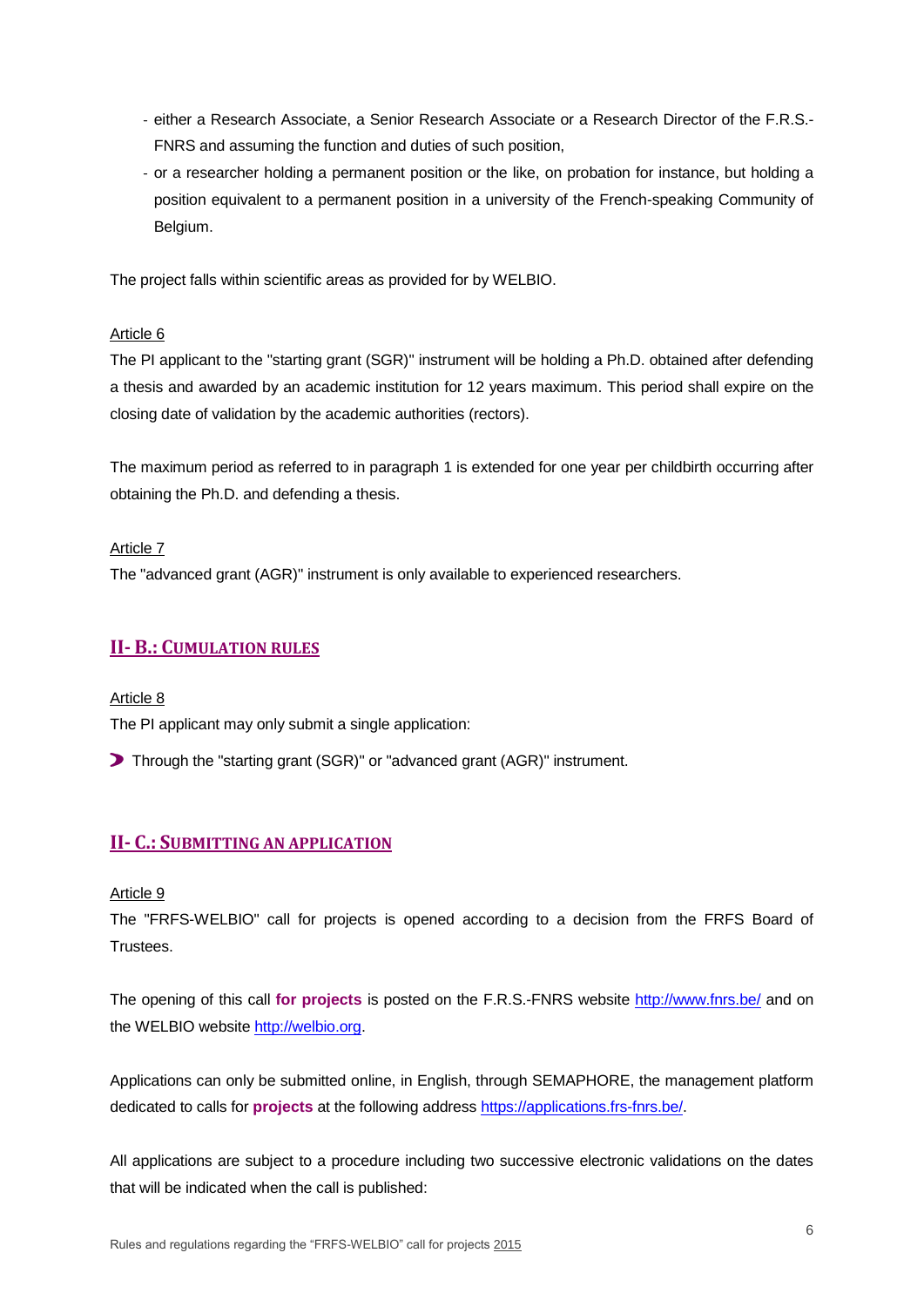- a. The validation by the PI applicant, spokesperson responsible towards the Fund administration: it accounts as a confirmation that the application file is complete.
- b. The validation by the research unit (or Board of Education) of the academic institution to which the PI applicant is related – the Authority to which the application file is transferred once the PI applicant has given her/his consent. This authority can accept or refuse the application. The ultimate deadline for the validation by the rectors puts a final end to the call for applications.

Applications that have not been validated within the time-frame of the call for **projects** cannot be taken into account.

A mini-guide specifies the validation dates.

### <span id="page-6-0"></span>**II- D.: RENEWAL**

#### <span id="page-6-1"></span>Article 10

The PI who benefitted from a funding for the first two years of the four-year programme may submit a renewal application for the last two years. The approval of the supervising authority of the hosting institution is required.

#### <span id="page-6-2"></span>Article 11

The renewal application is submitted online, in English, through SEMAPHORE, the management platform dedicated to calls for projects at the following address <https://applications.frs-fnrs.be/> and includes two successive electronic validations detailed under article 9.

# <span id="page-6-3"></span>**CHAPTER III:INSTRUMENTS "STARTING GRANT (SRG)" AND "ADVANCED GRANT (ARG)"**

#### <span id="page-6-4"></span>Article 12

The "advanced grant" (AGR) and "starting grant" (SGR) instruments are applicable for a two-year period, renewable for two years once after examination of the renewal application and within the limits of the financial resources of the FRFS-WELBIO.

The starting date of the AGR and SGR instruments is set for the 1<sup>st</sup> October and the ending date for the 30<sup>th</sup> September.

#### <span id="page-6-5"></span>Article 13

An application made through the AGR instrument enables to seek a funding of 350k€ maximum per year.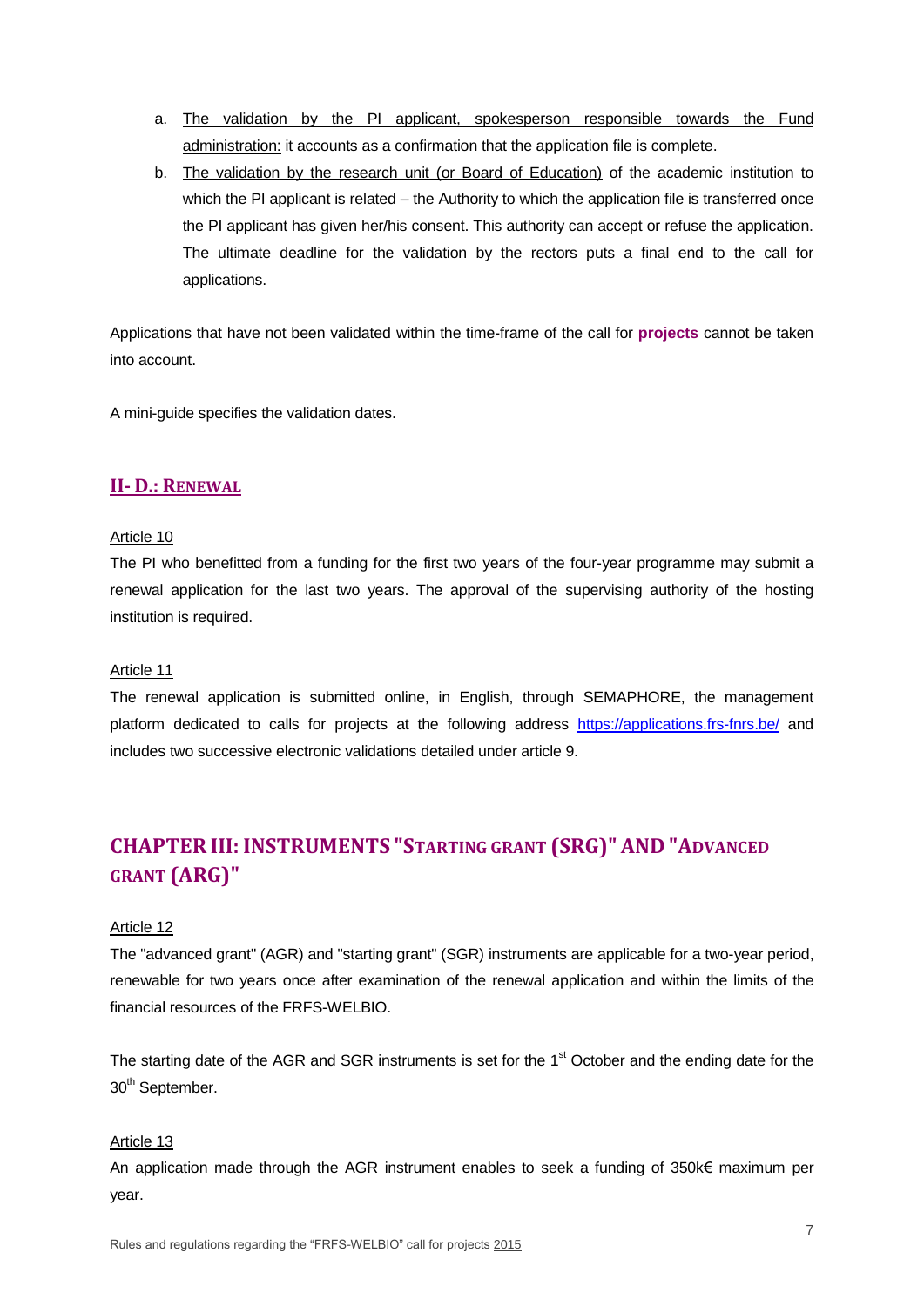An application made through the SGR instrument enables to seek a funding of 200 k€ maximum per year.

### <span id="page-7-0"></span>Article 14

The allocated fund through the AGR and SGR instruments can cover three types of expenses:

- **>** Human resources
- **D** Operating
- > Equipment

#### <span id="page-7-1"></span>Article 15

The categories falling within the scope of human resources<sup>1</sup> are detailed in the table **below**:

| <b>Categories</b>                               | <b>Activity</b> |           |
|-------------------------------------------------|-----------------|-----------|
|                                                 | Part time       | Full time |
| Non Postdoctoral Researcher                     | x               | x         |
| <b>Postdoctoral Researcher</b>                  | x               |           |
| Technician                                      | x               | x         |
| Short-term Postdoctoral Researcher <sup>2</sup> |                 |           |

Personnel may be recruited for **minimum one month** and this period must not exceed the maximal duration of the funding application.

The identity of human resources is not required when submitting an application, however, the human resources category must be specified (see above table). Curricula vitae are not provided to the members of the Scientific Commission.

#### <span id="page-7-2"></span>Article 16

 $\overline{a}$ 

The eligible operational expenses are the following:

- Consumables
- Costs for small scientific and technical equipment
- Costs for equipment maintenance and insurance
- Internal services
- **Trainings**

<sup>1</sup> *For all categories (Non Postdoctoral Researcher, Postdoctoral Researcher, Technician, Short-term Postdoctoral Researcher), the PI applicant shall contact the relevant service of her/his university to obtain an estimate of the total personnel costs involved based on the seniority scale. Amounts cannot be changed after request submission.*

<sup>2</sup> *The Short term Postdoctoral Fellowship (CTP) is applicable for a maximal duration of 3 years. The Short term Postdoctoral fellow's stay should not exceed the duration of the research agreement. The CTP should be in an "international mobility situation" and should not have resided or carried out his/her main activity (job, studies…) in Belgium for more than 24 months during the 3 last years directly before the first stay as Postdoctoral fellow.*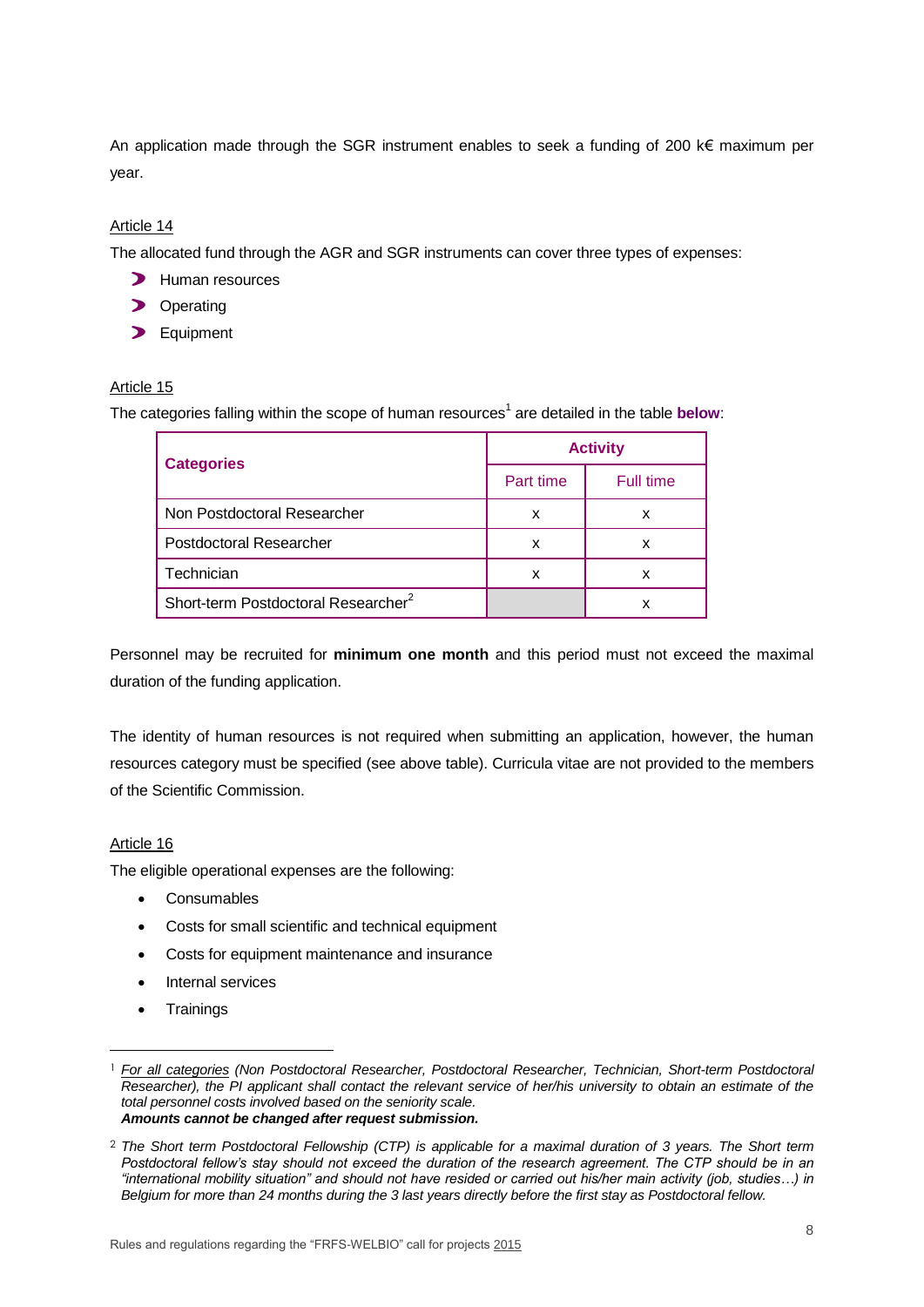- Missions
- Overhead costs<sup>3</sup> (15% of the eligible expenses for personnel and operating costs excluding subcontracting).
- **Subcontracting**
- **Softwares**

#### <span id="page-8-0"></span>Article 17

The eligible expenses for equipment are the following:

- Acquisition cost of cutting-edge scientific equipment essential for scientific research
- Amortisation costs of scientific and technical equipment essential for scientific research

#### <span id="page-8-1"></span>Article 18

Teams' personnel other than the staff whose salary is included in the project may include amongst others:

- members of the teaching, scientific, administrative or technical staff pertaining to a university of the French-speaking Community of Belgium.
- members who benefit from a grant allocated by a Belgian or a foreign body promoting research.

No compensation can be granted to the PI or to the above-mentioned staff.

## <span id="page-8-2"></span>**CHAPTER IV: EXAMINATIONOF THE AGR AND SGR APPLICATIONS**

#### <span id="page-8-3"></span>Article 19

The evaluation process of the FRFS-WELBIO is detailed in appendix 2.

## <span id="page-8-4"></span>**CHAPTER V: FINANCIAL PROVISIONS**

#### <span id="page-8-5"></span>Article 20

 $\overline{\phantom{a}}$ 

The funding granted is subject to a research agreement.

This agreement bears the signature of the following parties:

- **The principal investigator (PI)** commits to carrying out or pursuing the subsidised research and to devote at least 40% of his/her research time to the project;
- **The FRFS-WELBIO** commits to allocating grants covering the personnel costs, the operating and equipment costs, each year covered by the agreement;

<sup>3</sup> *Missions carried out by research staff for research purposes having their remuneration partially or fully or not included in eligible expenses.*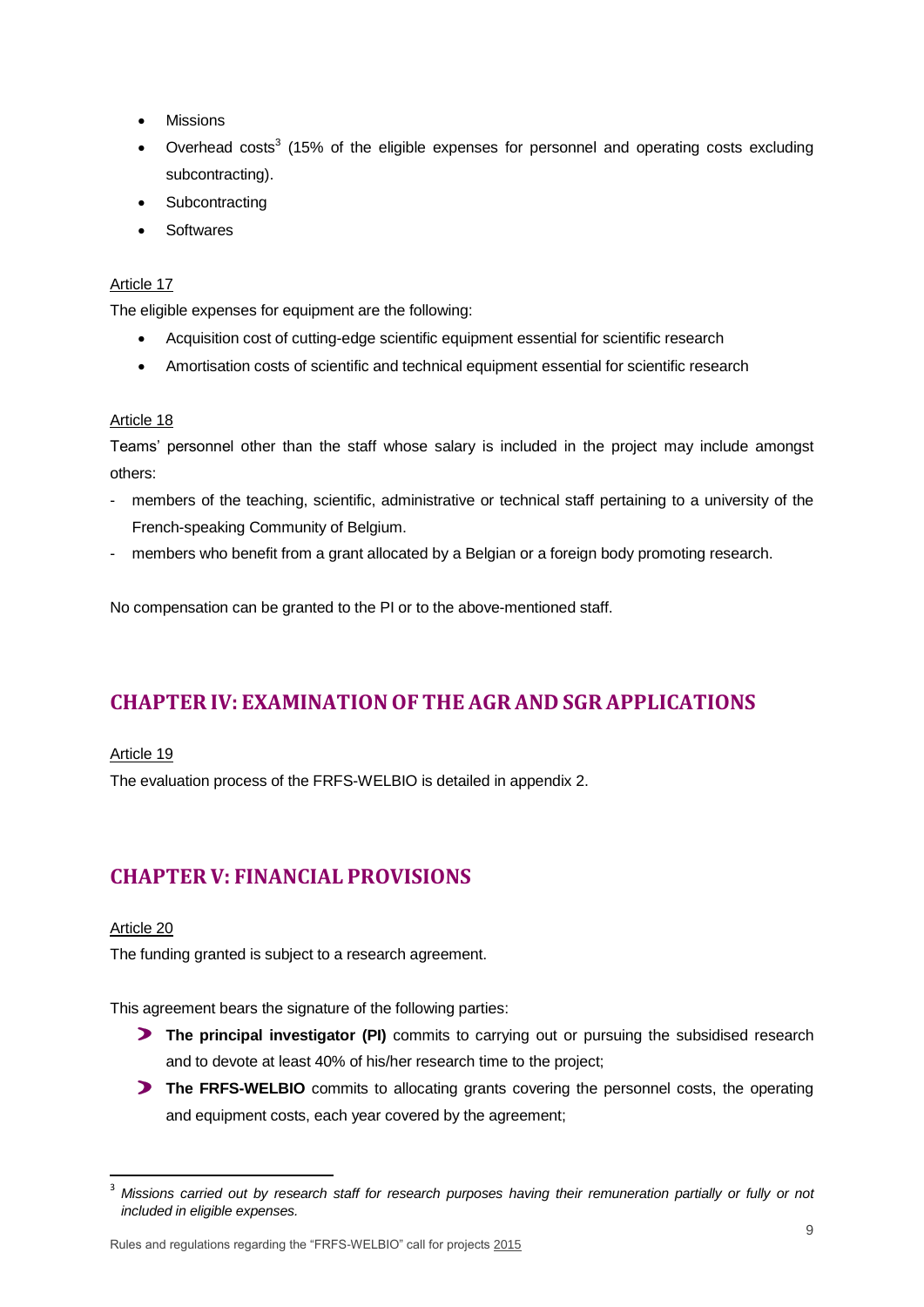- **Welbio** ensures full compliance with the valorisation provisions mentioned in the research agreement;
- **The host institution** provides the necessary logistics but made no commitment to take on this charge after the expiration date of the research agreement.

The agreement provides for unilateral termination clauses, which must in any case come with a period of notice.

#### <span id="page-9-0"></span>Article 21

Grants for PI's are covering personnel, operating and equipment costs. Each of these sections may include subsections.

Transfers between subsections of the same section are unrestricted. However, prior written approval of the FRFS-WELBIO is required for transfers between sections.

#### <span id="page-9-1"></span>Article 22

If agreements allow the PI to recruit scientific and technical staff, the recruitment cannot exceed the duration of the agreement and should be done in accordance with the scales and regulations in force within the hosting academic institution.

#### <span id="page-9-2"></span>Article 23

The FRFS-WELBIO financial contribution is limited to the total amount mentioned in the agreement.

#### <span id="page-9-3"></span>Article 24

The grants may be postponed to the fiscal year following the one for which they are granted. The remaining amount at the expiry of the research agreement will be recovered by the FRFS-WELBIO.

#### <span id="page-9-4"></span>Article 25

At the end of the research agreement, after gathering the supporting documents, the FRFS-WELBIO will establish a final account and propose the annulment of any remaining budget.

The PI is always notified of this procedure and should react as soon as possible if he/she wants to amend the final account.

#### <span id="page-9-5"></span>Article 26

The grants at the disposal of the PI's are managed by the financial department of the institution to which they are attached.

The financial department of the institution is invited to send the supporting documents to the F.R.S.- FNRS as soon as possible. The deadline for sending the documents being 5 months after the end of the convention, before the 1<sup>st</sup> March following the end of the research convention.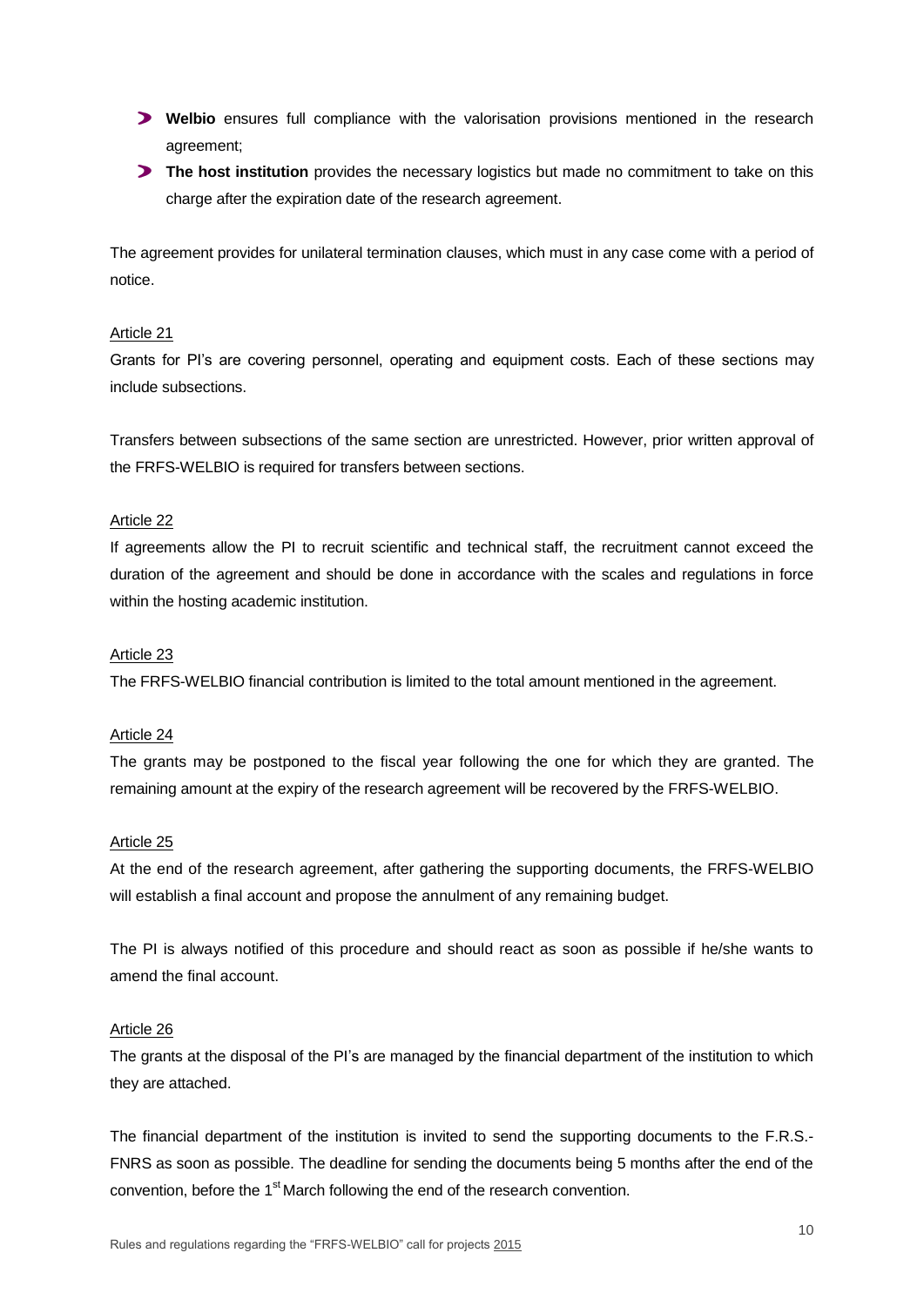# <span id="page-10-0"></span>**CHAPTER VI:OTHER PROVISIONS**

#### <span id="page-10-1"></span>Article 27

Any device acquired with a credit from the FRFS-WELBIO becomes the property of the host institution, to which the recipient of the credit is attached.

The purchase of any device must be done with due respect for the provisions defined by the relevant department of the host institution.

This institution commits, however, to putting the mentioned device at the disposal of the researcher for the time needed in order to pursue the research, which led to its purchase in the first place. In addition, the host institution commits not to alienating or lending the equipment without the approval of the FRFS-WELBIO.

In the event that the device was purchased with the provision of an additional credit, the Board of Trustees of the FRFS will settle the ownership issue with the competent authorities.

#### <span id="page-10-2"></span>Article 28

Given that grants are exclusively allocated for the execution of a research programme approved by the FRFS-WELBIO, PI's are required to use them solely for that purpose. Grants or any remaining budget will be recovered by the FRFS-WELBIO as soon as they are not used for this purpose anymore.

Any fundamental change in the ongoing research programme must obtain the prior approval of the FRFS-WELBIO and of WELBIO

## <span id="page-10-3"></span>**CHAPTER VII: RIGHTS AND OBLIGATIONSOF THE PI**

#### <span id="page-10-4"></span>Article 29

Any funded research programme must comply with the legal provisions in force regarding ethics.

#### <span id="page-10-5"></span>Article 30

The PI must submit to the rules imposed by the academic authority and observe its regulations: the PI must also adhere to the collaboration agreement between the FRFS-WELBIO, WELBIO and the university to which the PI is related.

#### <span id="page-10-6"></span>Article 31

Throughout the duration of the research programme approved by the FRFS-WELBIO, the PI is forbidden to pursue any research for third parties on the subject of the research programme unless prior written approval from the FRFS-WELBIO.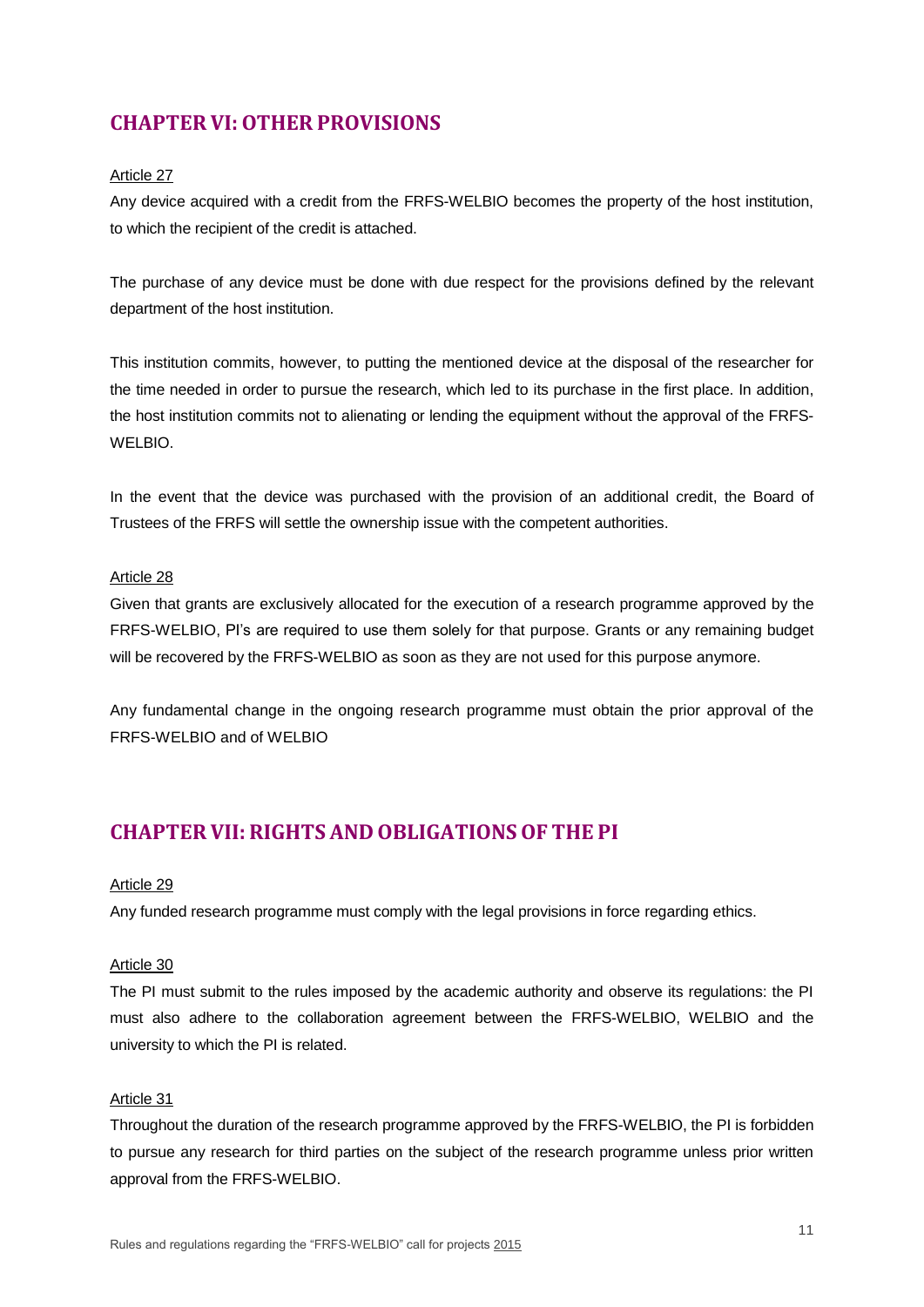#### <span id="page-11-0"></span>Article 32

The PI must send administrative reports to the FRFS-WELBIO:

#### **An administrative progress report**

This report should summarise the scientific publications, filed patent applications, valorisation opportunities and the composition of the team. The report is due on the following dates:

- $\bullet$  1<sup>st</sup> period of 6 months: reports due at the latest 45 days after the period,
- $\bullet$   $2^{nd}$  period of 6 months: reports due at the latest 45 days after the period.

#### **An administrative and scientific final report**

This report mentions the same elements as in the progress report accompanied by a short scientific report for the 2 years of research subsidised by the FRFS-WELBIO. The final report is due at the latest 45 days following the end of the research agreement.

#### <span id="page-11-1"></span>Article 33

Pursuant to the "Regulation on the application of the Open Access policy to scientific publications resulting from research programmes supported by the F.R.S.-FNRS and its associated funds", any scientific publication resulting partially or fully from the funding granted through the call for projects "FRFS-WELBIO" instrument shall mention the source of this funding as follows:

*This work was supported by the Fonds de la Recherche Scientifique - FNRS for the FRFS-WELBIO under Grant(s) n°* (agreement number).

The PI, WELBIO researcher, F.R.S.-FNRS researcher / member of the university does mention his/her double affiliation in each of her/his publications or communications dealing with the subject of research subsidised by the FRFS-WELBIO.

### <span id="page-11-2"></span>**CHAPTER VIII: RESULTS VALORISATION**

#### <span id="page-11-3"></span>Article 34

WELBIO ensures, with assistance from the experts, the follow-up of the project progresses, maintenance of confidentiality, detection of results with a valorisation potential, and adherence to the necessary constraints regarding public communication of the project results for the protection of intellectual property.

#### <span id="page-11-4"></span>Article 35

Intellectual property of results generated by programmes within the research convention framework is the exclusive property of the university of the French-Speaking Community of Belgium.

#### <span id="page-11-5"></span>Article 36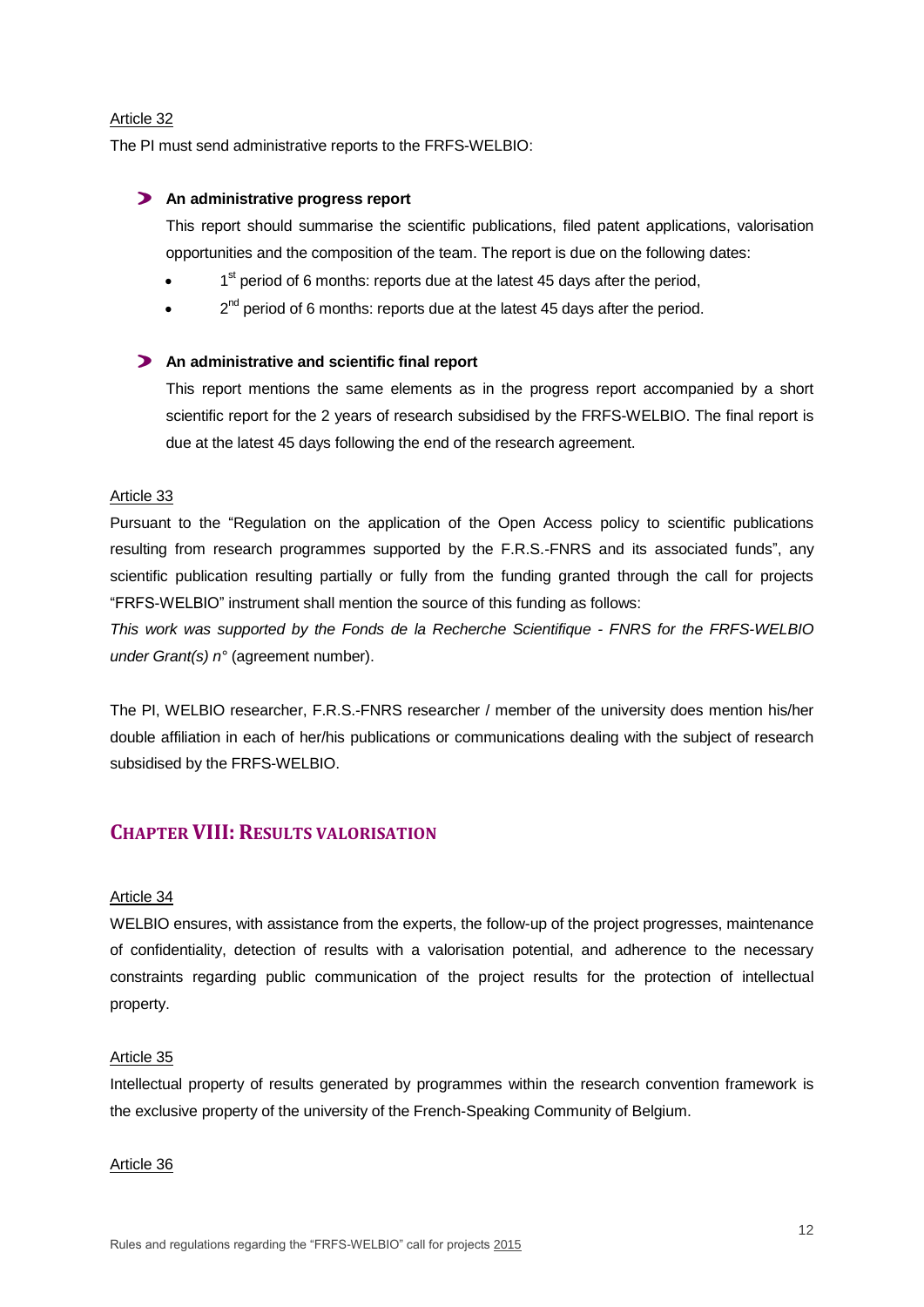The valorisation of intellectual property is the responsibility of WELBIO, which performs this task through a valorisation committee, including the university of the French-speaking Community of Belgium, a representative from the university's Technology Transfer Office, the PI and WELBIO.

The valorisation Comittee may invite external people, subject to signature of a confidentiality agreement.

\_\_\_\_\_\_\_\_\_\_\_\_\_\_\_\_\_\_\_\_\_\_\_\_

Rules and regulations regarding the "FRFS-WELBIO" call for projects 2015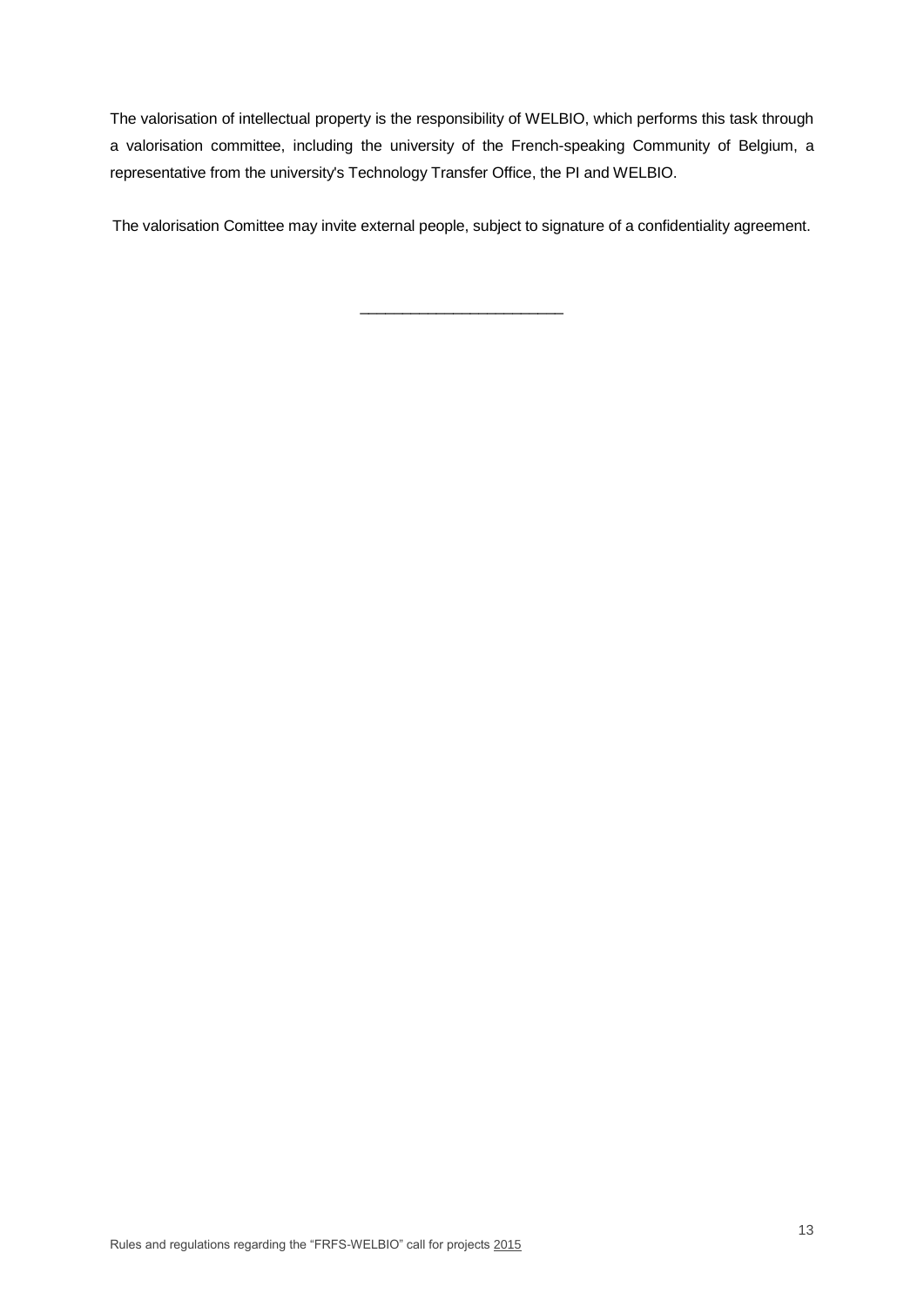# <span id="page-13-1"></span><span id="page-13-0"></span>**APPENDIX 1**

**Attached institutions giving access to the funding of the FRFS-WELBIO**

**AGR & SGR Instruments Call for projects "FRFS-WELBIO"**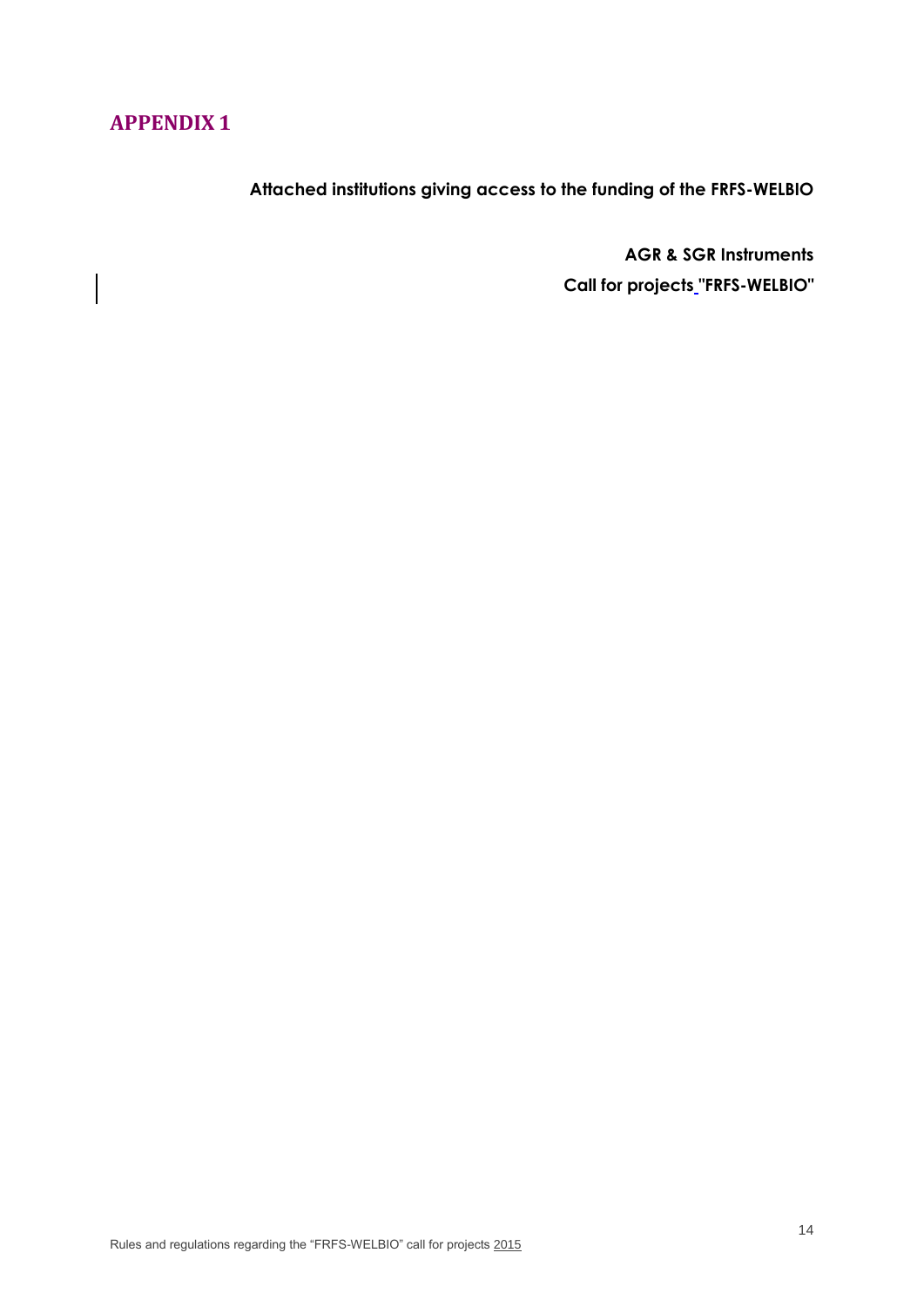



# **INSTITUTIONS DE RATTACHEMENT /** *ATTACHED INSTITUTIONS*

# **INSTRUMENTS SGR ET AGR**

| <b>Investigateur principal</b><br>(PI) | D Universités de la Communauté française de Belgique (CFB)<br>Universities of the French-speaking Community of Belgium (CFB) |
|----------------------------------------|------------------------------------------------------------------------------------------------------------------------------|
|                                        | Université Catholique de Louvain (UCL)                                                                                       |
|                                        | Université Libre de Bruxelles (ULB)                                                                                          |
|                                        | Université de Liège (ULg)                                                                                                    |
|                                        | Université de Mons (UMons)                                                                                                   |
|                                        | Université de Namur (UNamur)                                                                                                 |
|                                        | Université Saint-Louis - Bruxelles (USL-B)                                                                                   |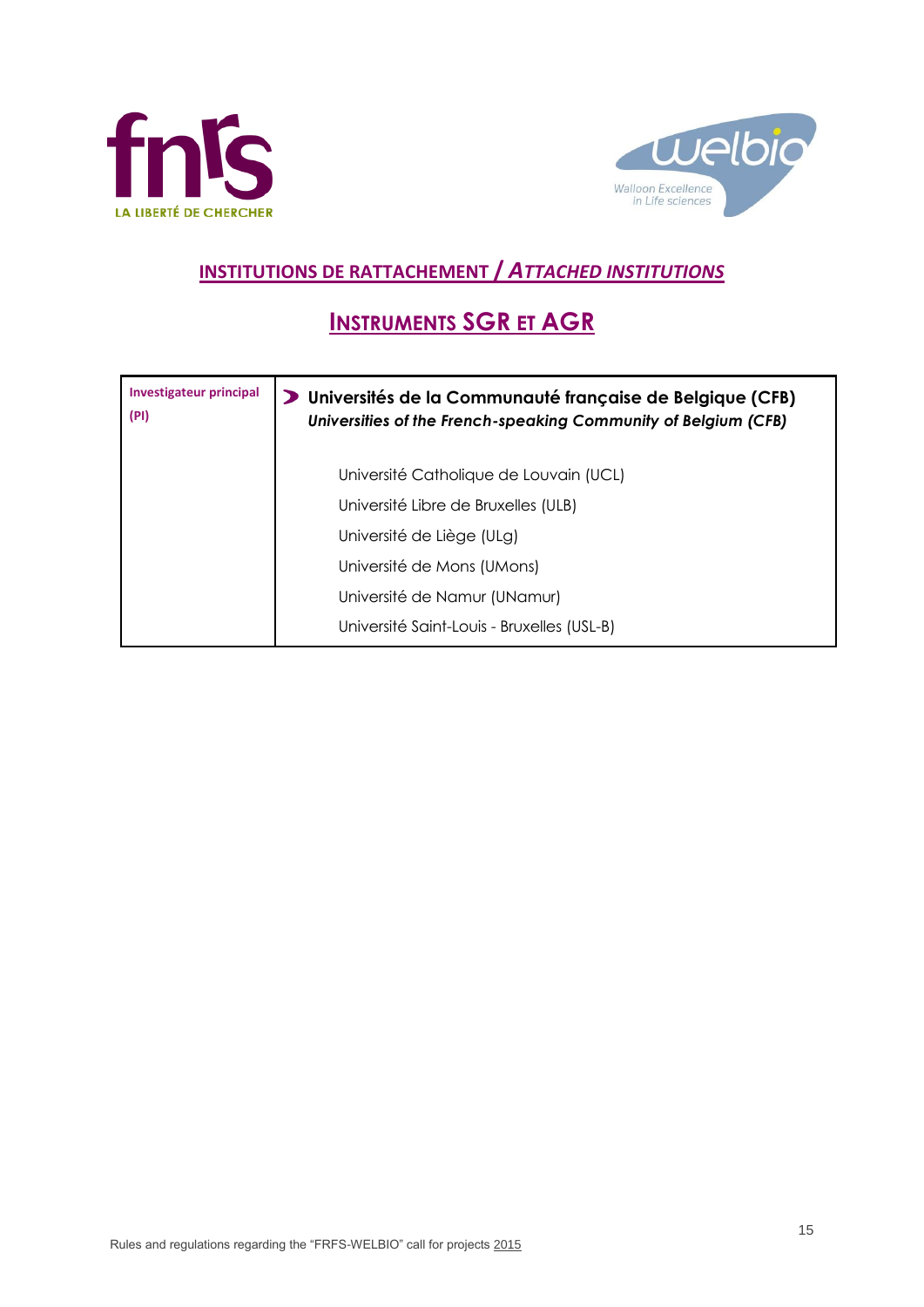# <span id="page-15-0"></span>**APPENDIX 2**

<span id="page-15-1"></span>**Evaluation process of the FRFS-WELBIO**

**AGR & SGR Instruments Call for projects "FRFS-WELBIO"**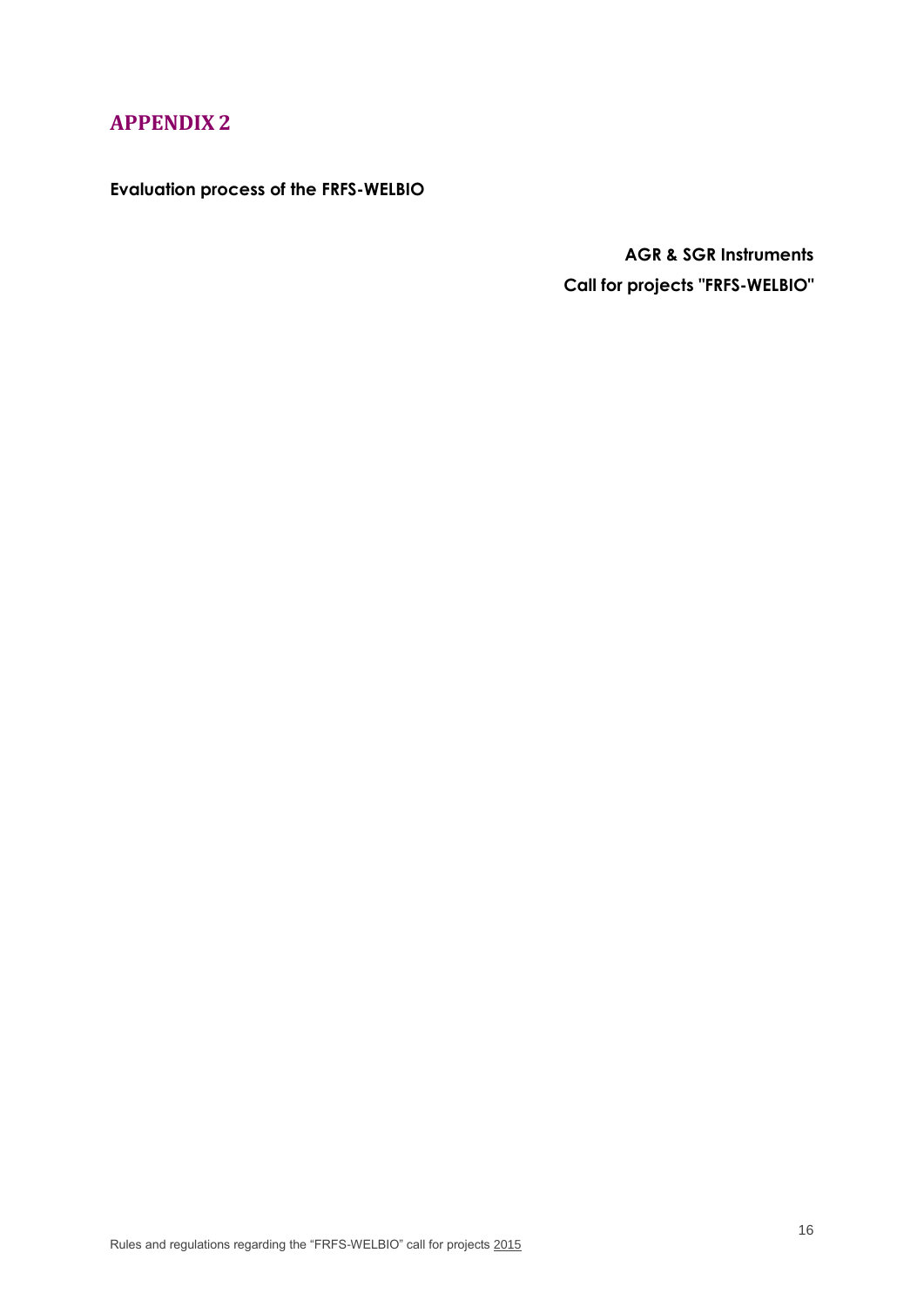### <span id="page-16-0"></span>**1. THE SCIENTIFIC COMMISSION**

The evaluation and the selection are made in several steps under the responsibility of the Scientific Commission. These processes lead to a priority ranking which is submitted to the Board of Trustees of the FRFS. This ranking is also sent to the Board of Trustees of WELBIO which submits its comments and proposals to the Board of Trustees of the FRFS.

The Scientific Commission is made up of 13 internationally renowned experts in the domains of life sciences, among which:

- 9 members located outside Belgium or at least outside of the Wallonia-Brussels Federation;
- 4 members within the universities of the Wallonia-Brussels Federation.

A Guidance Committee of the FRFS-WELBIO, composed of 3 WELBIO academic administrators and of members from the Guidance Committee of the F.R.S.-FNRS skilled in the field, suggests a composition for the Scientific Commission. The FRFS-WELBIO Guidance Committee is chaired by one of these three WELBIO academic administrators.

The composition of the Scientific Commission is published on the F.R.S.-FNRS website <http://www.fnrs.be/> and on the WELBIO website [http://welbio.org/.](http://welbio.org/)

### <span id="page-16-1"></span>**2. EVALUATION CRITERIA**

The evaluation criteria are: the quality of the curriculum vitae, considering the team size and the funding already granted; the quality of the data of the project; the originality and feasibility of the project; the quality of the suggested team and the attention paid to valorisation.

For researchers who have already benefited from a funding from a previous call for projects, concrete actions toward a potential valorisation of the results will also be analysed.

These criteria are detailed in the table at the bottom of the document.

### <span id="page-16-2"></span>**3. PROPOSALS EVALUATION**

### <span id="page-16-3"></span>**3.1 GENERAL PRINCIPLES**

The principle of a two-step procedure has been adopted: individual evaluations by experts of the first step, followed by a consolidation within the Scientific Commission.

During the first step, the proposals are reviewed by several experts. Each expert works individually and remotely through SEMAPHORE, and evaluates the proposal according to the evaluation criteria detailed in the table at the bottom of the document.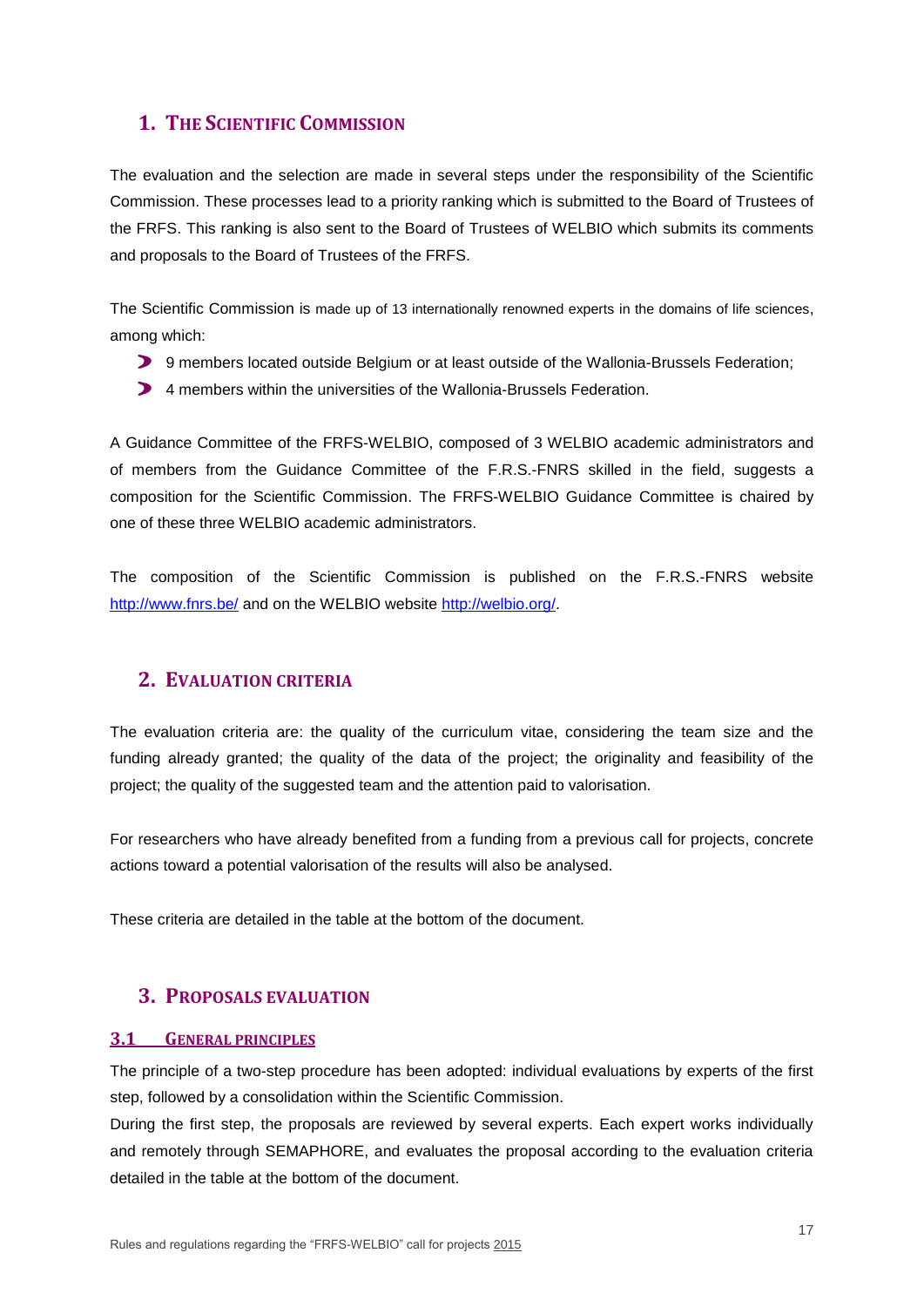An expert usually has to review several proposals. However, the expert is not requested to establish any ranking between them, as each proposal must be reviewed independently. A marking grid of the proposals is provided in section 3.2, with the intention to standardise the grading.

The names of the experts linked to a given proposal remain undisclosed.

The FRFS-WELBIO sends a letter of appointment to each selected expert, whether it is an individual reviewer or a member of a Scientific Commission. This letter constitutes an agreement between the FRFS-WELBIO and the expert. It sets out the precise terms of the position: it imposes upon her/him the respect of a code of conduct and sets essential regulations in terms of confidentiality. It includes the description of tasks s/he is entrusted with, as well as the conditions for the remuneration and reimbursement of expenses.

Within the limits of the information provided by the experts, the FRFS-WELBIO has put in place a mechanism that ensures they do not face a conflict of interest regarding the proposals they are invited to evaluate. To that end, the experts must sign a declaration stating that there is no conflict of interest at the time of the appointment and that they commit to informing the FRFS-WELBIO in cases where such a conflict arises during the fulfilment of their tasks.

#### <span id="page-17-0"></span>**3.2 GRADING OF THE PROPOSALS**

The experts (both individual experts and members of Scientific Commission) review the aspects to be considered for each evaluation criterion and classify the proposals as follows:

| <b>NOTES</b> |              |  |
|--------------|--------------|--|
| A+           | outstanding  |  |
| А            | excellent    |  |
| А-           | very good    |  |
| $B+$         | good         |  |
| В            | average      |  |
| B-           | weak         |  |
| C            | insufficient |  |

### <span id="page-17-1"></span>**3.3 STEP 1 -INDIVIDUAL REVIEWS**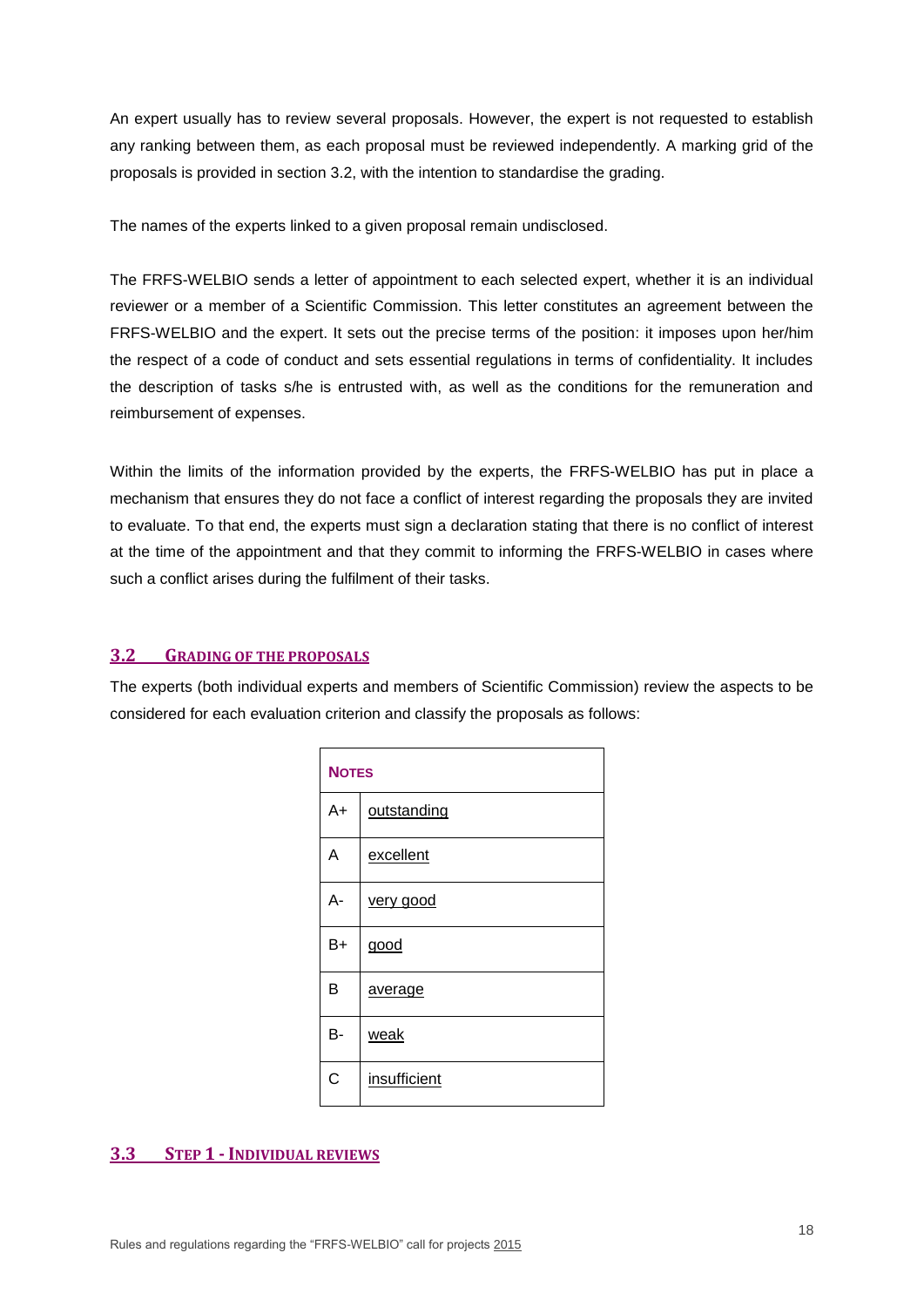#### **Experts selection**

- **Potential experts registered on SEMAPHORE are identified according to their field of expertise,** based on the descriptor fields selected that they may, if necessary, complete with unrestricted keywords and on the project.
- The applicant indicates up to 5 experts he/she does not wish to have as reviewer for reasons of a potential conflict of interest.
- For each proposal, the potential experts confirm whether or not they are competent to evaluate the project based on the title and on the summary of the project. They also confirm that they do not face a potential conflict of interest with regards to the evaluation of the given proposal.

#### **Individual reviews procedure**

- The projects are assessed by at least 2 scientific experts.
- The experts of a given proposal work individually, drawing up an evaluation report for this proposal using the electronic form provided.
- The individual evaluation report of the expert cannot be subsequently changed.

### <span id="page-18-0"></span>**3.4 STEP 2 - SCIENTIFIC COMMISSION**

#### **Preselection**

- The Board of Trustees of the FRFS and/or the members of the Scientific Commission may ask to interview the applicant during the Scientific Commission meeting.
- In such case, the Scientific Commission may proceed to a preselection of the projects, supported by the individual evaluations aiming at selecting the applicants shortlisted for a hearing.

#### **Role of the "Rapporteurs" and the "co-rapporteurs"**

Each preselected project is assigned to a single "rapporteur" who is assisted by a "co-rapporteur" for the task. The "rapporteur" prepares the work and the debates of the Scientific Commission, through the elaboration of a consolidated evaluation draft report, based on individual evaluations. The consolidated evaluation draft report will afterwards be reviewed by the Scientific Commission. The "co-rapporteur" is not requested to draft any evaluation report; he will be able to express his opinion during the Scientific Commission meeting and add a different or complementary point of view.

#### **Mission of the Scientific Commission**

- In order to carry out their work, the Scientific Commission has the application files (on SEMAPHORE), individual evaluation reports and consolidated draft reports, prepared by the "rapporteurs" at their disposal.
- The Scientific Commission meets at the F.R.S.-FNRS (rue d'Egmont, 5 –1000 Brussels) to establish a consolidated ranking of the proposals and budget recommendations that will be suggested based on the evaluation criteria, which are provided to the applicants and the first step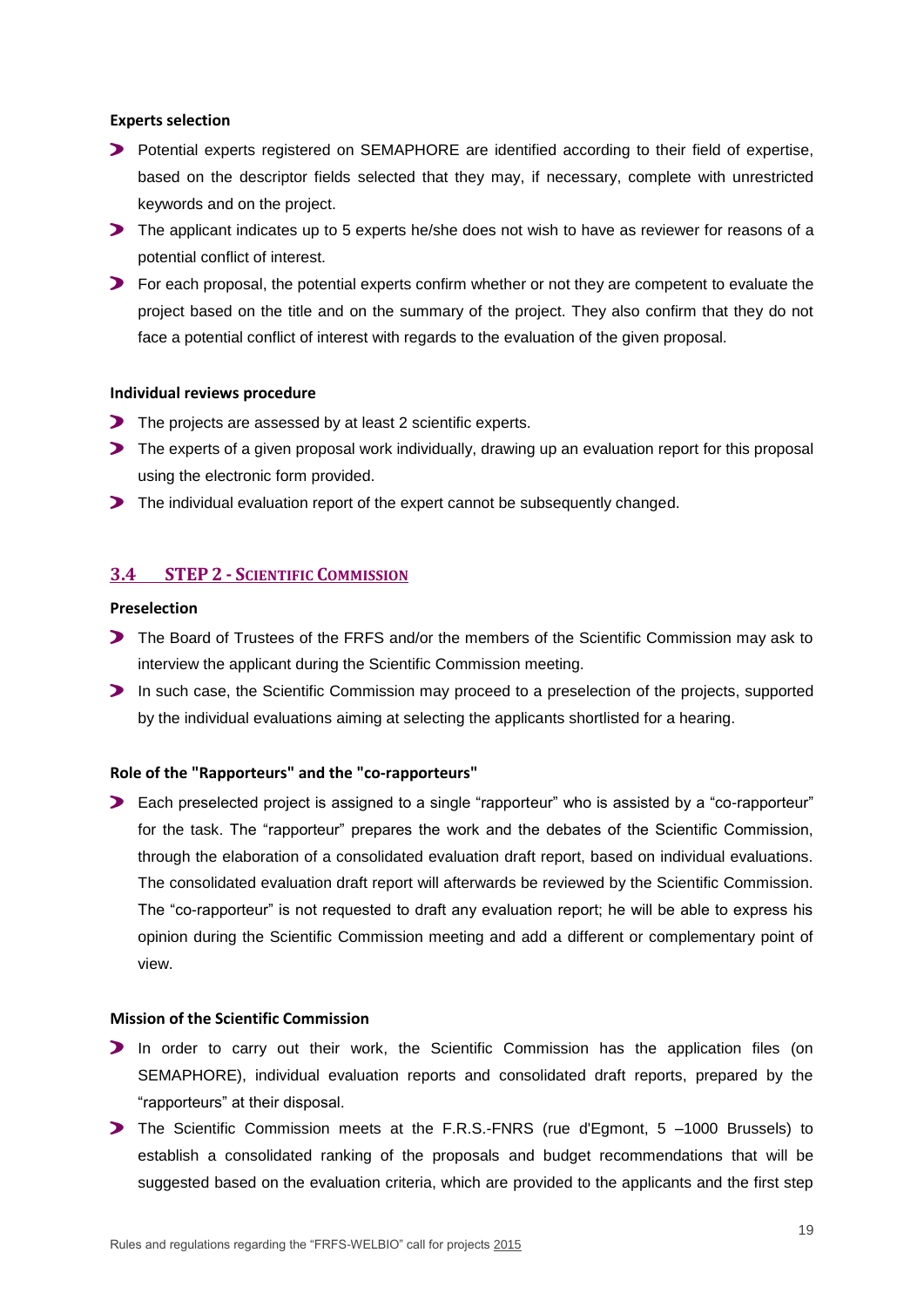reviewers and on the potential interviews of the applicants. The Scientific Commission transfers this ranking to the FRFS and WELBIO Boards of Trustees.

The Scientific Commission validates the final evaluation report to be sent to the applicant.

### <span id="page-19-0"></span>**3.5. STEP 3 - NOTIFICATION OF THE FUNDING DECISION**

The decision on the funding will be taken by the Board of Trustees of the FRFS after gathering the WELBIO Board of Trustees proposals.

The granting or rejection decision, and possibly the amounts granted, is notified in writing to the applicant by the F.R.S.-FNRS Secretary-General and WELBIO Director-General.

The administrative staff of the FNRS transfers to the applicants:

- the final evaluation report and,
- the evaluation reports by the first step individual experts on an anonymous basis.